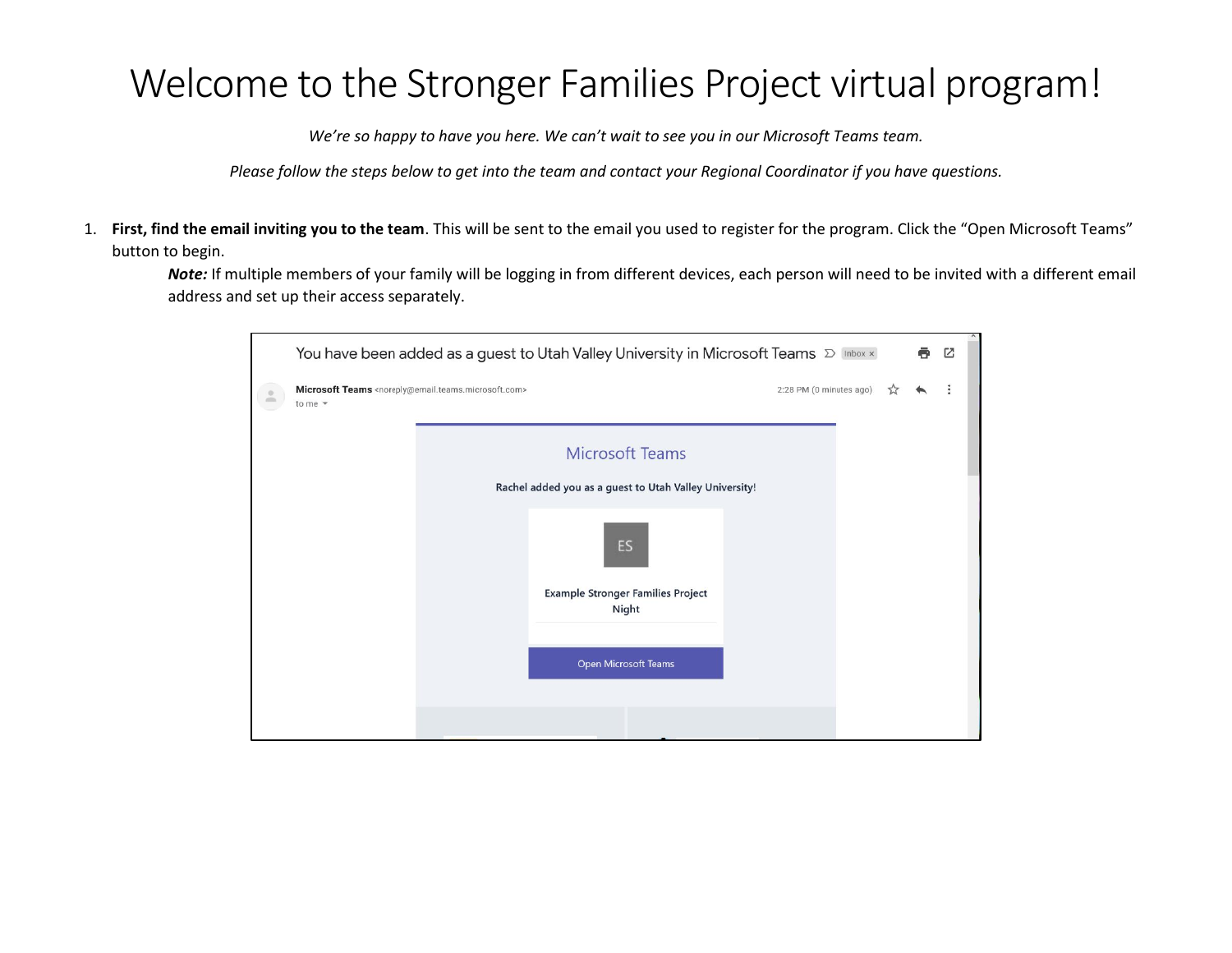2. **Next, either create a Microsoft account associated with that email address or sign up for a new Microsoft account.** Follow the steps to create a password, enter your information, and confirm your humanity.

| <b>Nicrosoft</b><br>Forgot password?<br>Create account<br>Sign in with Windows Hello or a security key<br>Looks like you don't have an account with us. We'll<br>Sign in with a different Microsoft account<br>create one for you using<br>@gmail.com.<br>Sign in<br><b>Next</b> |
|----------------------------------------------------------------------------------------------------------------------------------------------------------------------------------------------------------------------------------------------------------------------------------|
|----------------------------------------------------------------------------------------------------------------------------------------------------------------------------------------------------------------------------------------------------------------------------------|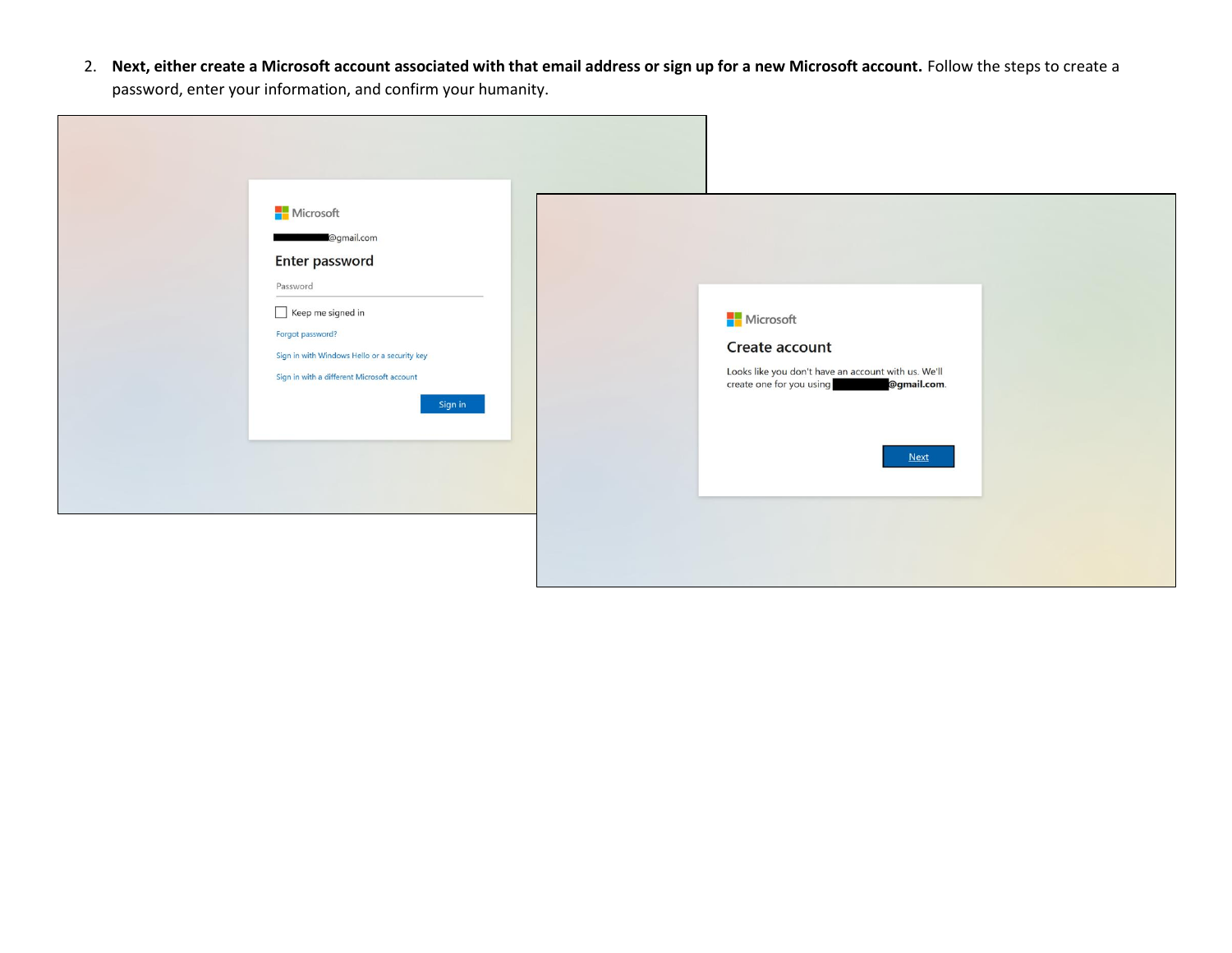3. Now, you're ready to use Teams! You can use Teams from within your web browser [\(teams.microsoft.com\)](https://teams.microsoft.com/), or you can download and sign into the application.

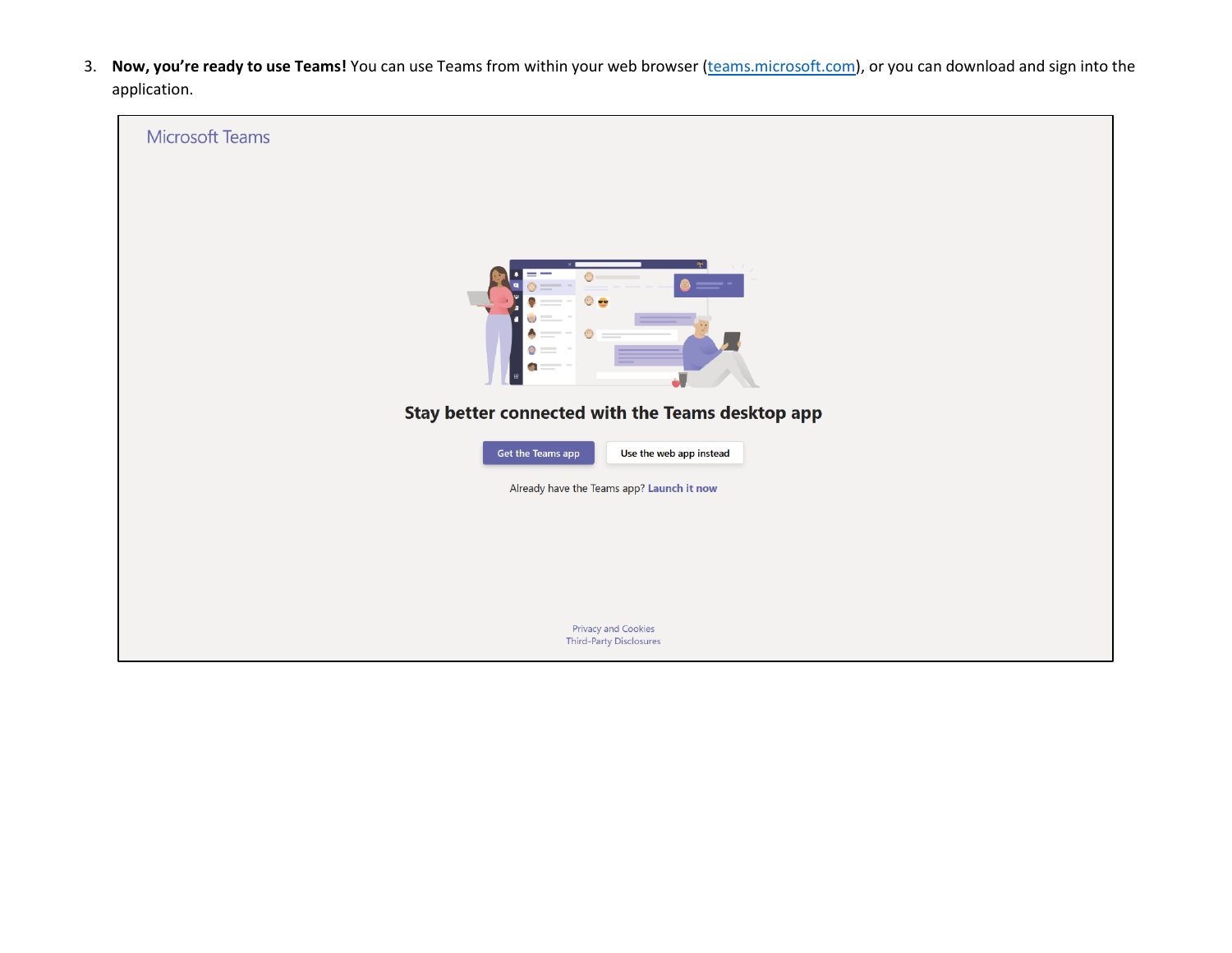## 4. **This is what your landing page will look like. Use this landing page to join the Meeting at the start of your SFP night or to join overall chats. Us[e teams.microsoft.com](https://teams.microsoft.com/) to return to this page in your browser or open the app.**

If you already have Teams access with your email address through another organization, you may have more options than what you see below. In that case, use the "**Teams**" tab on the left to open your menu of Teams, then navigate to the Stronger Families Project Team you've been invited to.

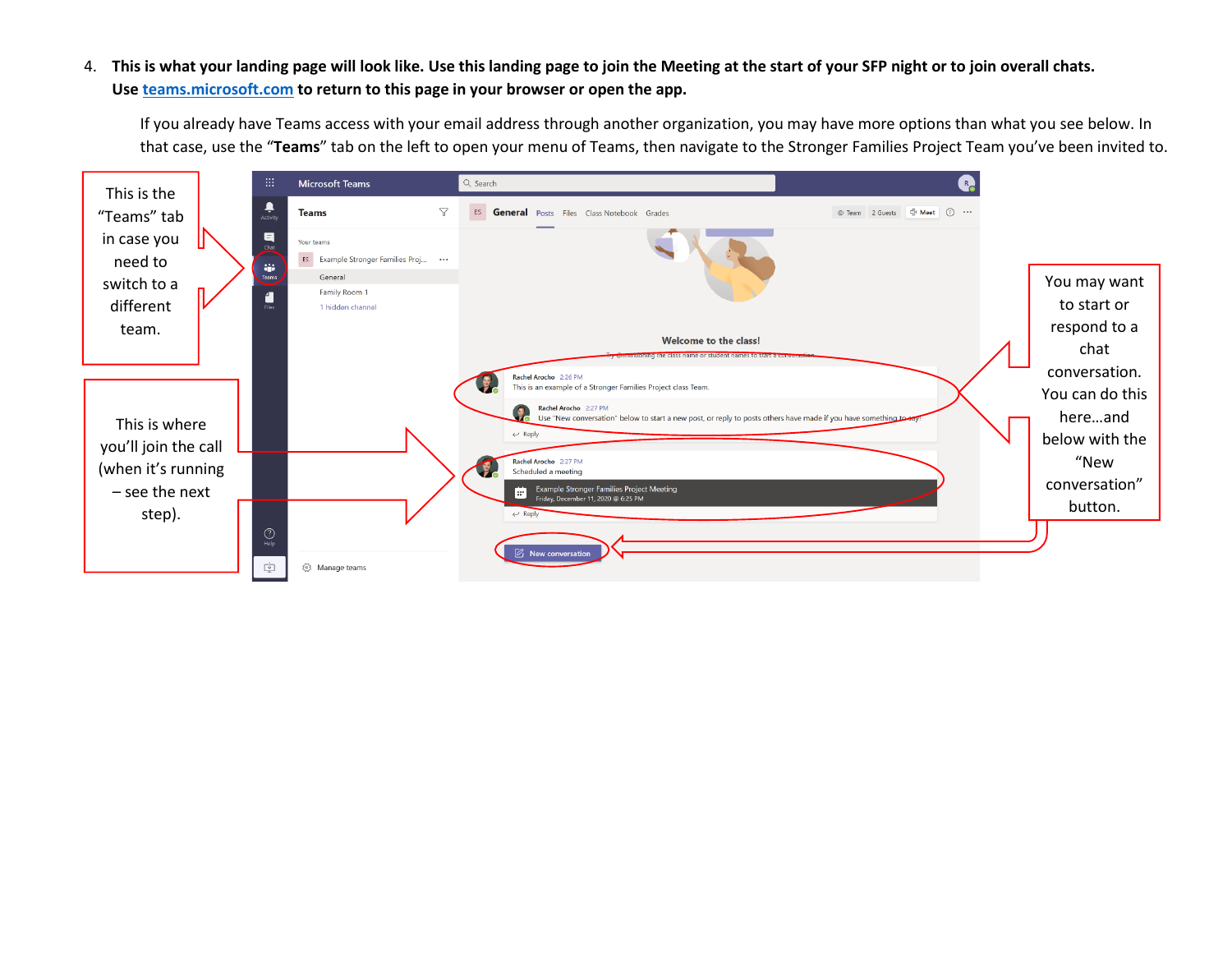5. **You're ready to join a call when one starts.** If you're on the team and in the right room but don't yet see "Join," please be patient and we'll be ready shortly!

| :::                                                    | <b>Microsoft Teams</b>                                                                                                                                                                                 |                                     | Q Search                                                                                             |                                                                                                                                                                                                                                  |                 |                                          | R                                           |
|--------------------------------------------------------|--------------------------------------------------------------------------------------------------------------------------------------------------------------------------------------------------------|-------------------------------------|------------------------------------------------------------------------------------------------------|----------------------------------------------------------------------------------------------------------------------------------------------------------------------------------------------------------------------------------|-----------------|------------------------------------------|---------------------------------------------|
| Ļ<br>Activity                                          | <b>Teams</b>                                                                                                                                                                                           | $\triangledown$                     | ES<br><b>General</b> Posts Files Class Notebook Grades                                               |                                                                                                                                                                                                                                  | © Team 2 Guests | $\widehat{\mathbb{C}}$ <sup>0</sup> Meet | $\bigcirc$<br>$\bullet$ $\bullet$ $\bullet$ |
| $\blacksquare$<br>Chat<br>iji<br><b>Teams</b><br>Files | Your teams<br>Example Stronger Families Proj<br>ES<br>General<br>Family Room 1<br>1 hidden channel<br>Click to join, then follow<br>the prompts that will pop<br>up to choose your<br>camera and audio | $\bullet$ $\bullet$ $\bullet$<br>ûκ | Rachel Arocho 2:26 PM<br>Rachel Arocho 2:27 PM<br>$\leftarrow$ Reply<br>$\hat{\mathbf{Q}}$<br>Join   | This is an example of a Stronger Families Project class Team.<br>Use "New conversation" below to start a new post, or reply to posts others have made if you have something to say!<br>Example Stronger Families Project Meeting |                 | 00:13                                    |                                             |
|                                                        | options. Please turn on<br>your camera so we can<br>see you and your family!                                                                                                                           |                                     | Rachel Arocho 2:27 PM<br>Scheduled a meeting<br>l ar i<br>$\tilde{\mathbf{u}}$<br>$\leftarrow$ Reply | Example Stronger Families Project Meeting<br>Friday, December 11, 2020 @ 6:25 PM<br><b>Example Stronger Families Project Meeting started</b>                                                                                     |                 |                                          |                                             |
| $\odot$<br>Help                                        |                                                                                                                                                                                                        |                                     | $\varnothing$ New conversation                                                                       |                                                                                                                                                                                                                                  |                 |                                          |                                             |
| 中                                                      | છે<br>Manage teams                                                                                                                                                                                     |                                     |                                                                                                      |                                                                                                                                                                                                                                  |                 |                                          |                                             |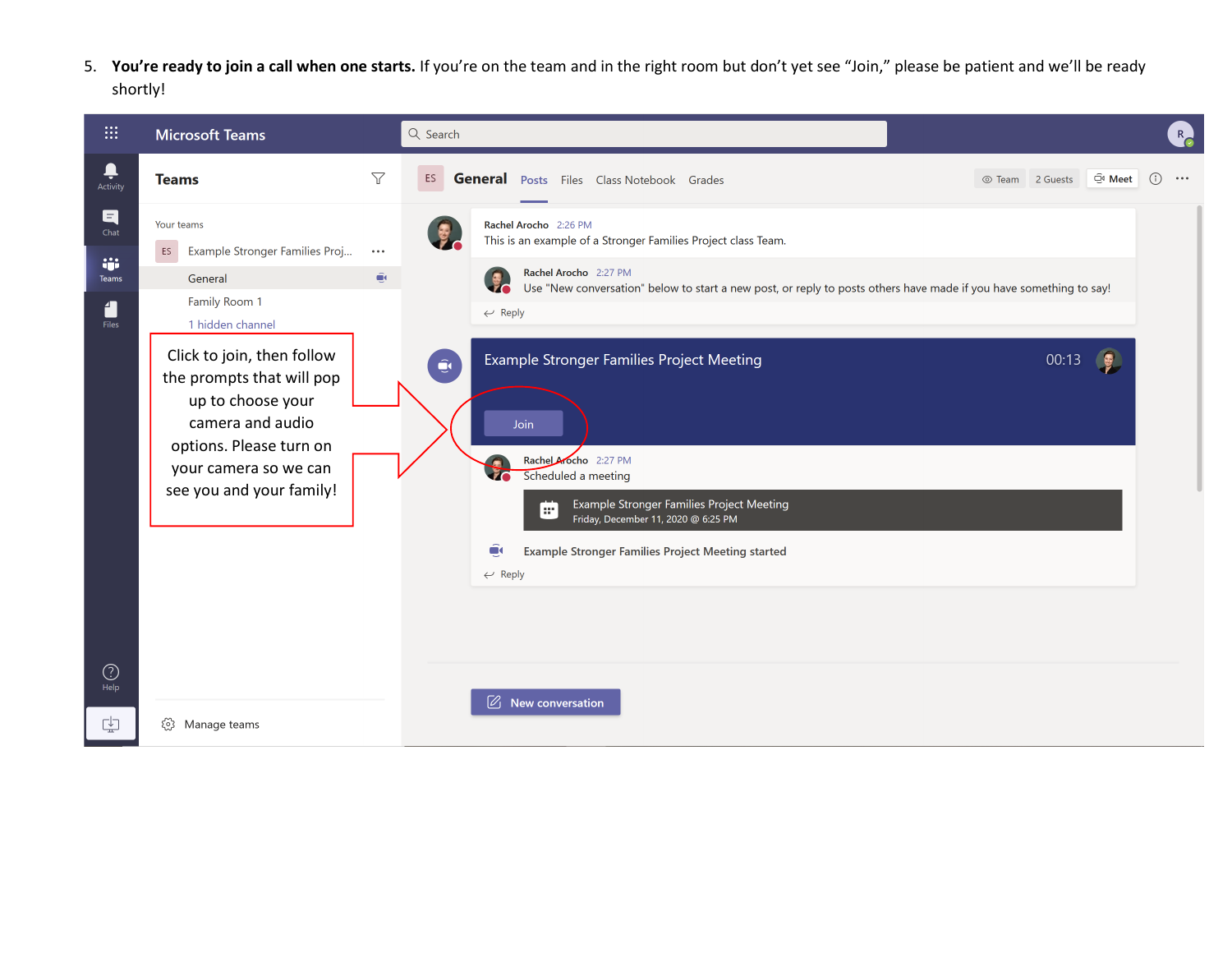6. **You can also enter your Breakout or Family Room for Family Class and return to the "General" room for Parent Class afterwards.**